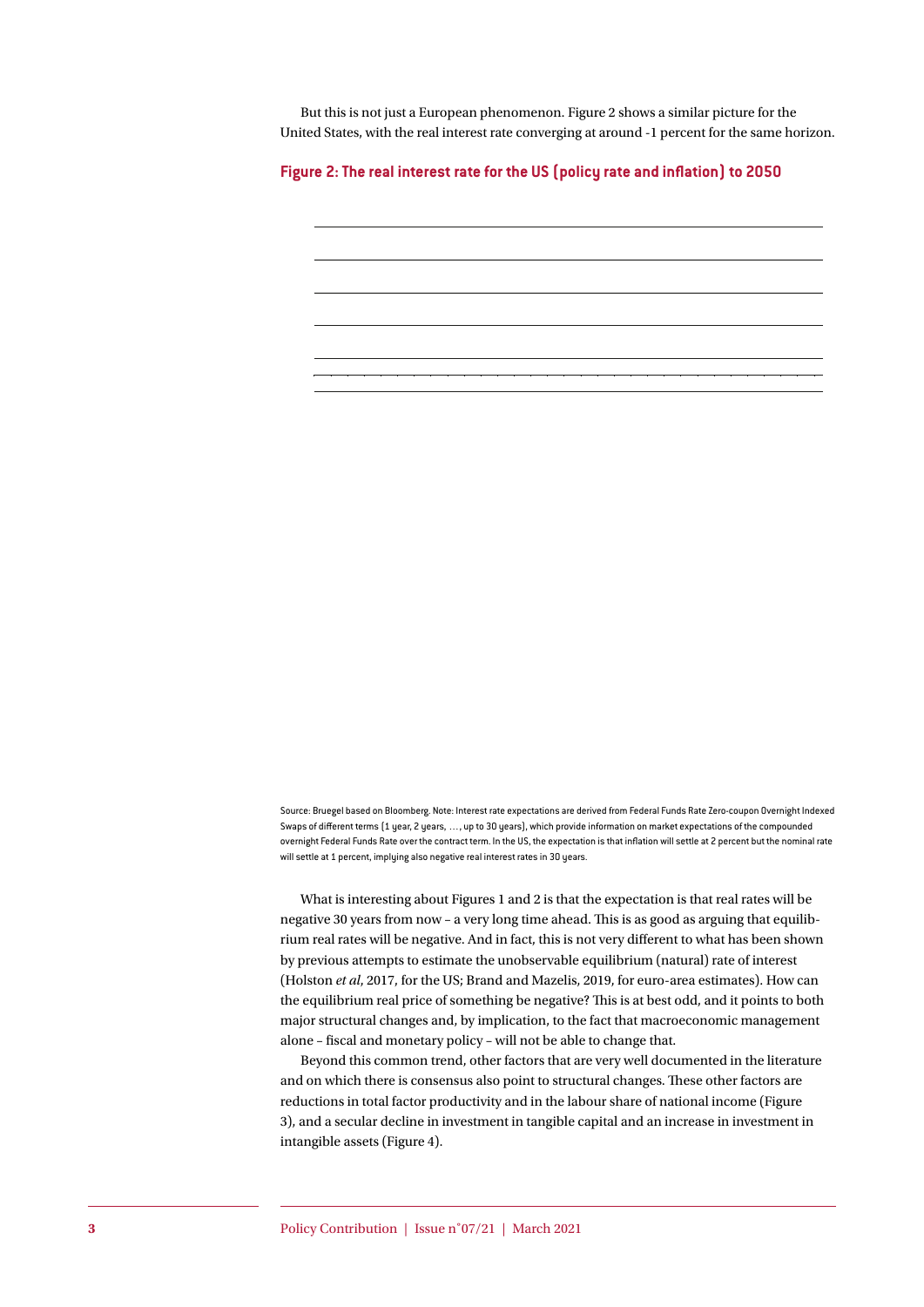### **Figure 3: Structural trends: total factor productivity**

**a)Total factor productivity (%)**



**b) Labour share, all industries**



Source: Bruegel based on Bergeaud *et al* (2016) (left panel); Bruegel based on EU-KLEMS (right panel). Note: Bergeaud *et al* (2016) database updated in 2019, available at<http://www.longtermproductivity.com/>. Right panel: smoothed using a moving-average with equal weights and a five-year window.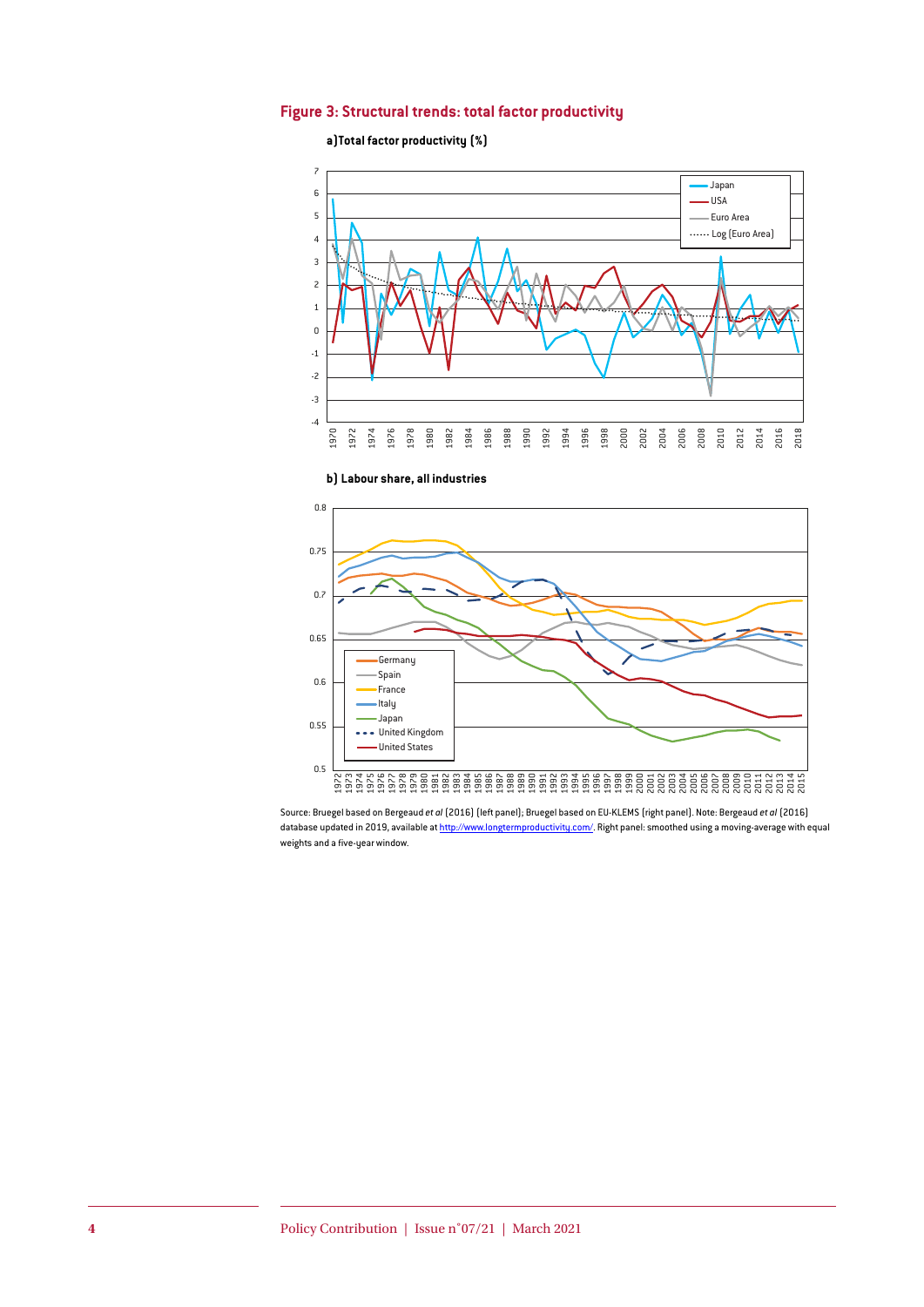#### **Figure 4: Structural trends: tangible versus intangible investments**

**a)Gross capital formation**



**b) Investments in intangible assets**



Source: Bruegel based on World Bank (World Development Indicators), INTAN-Invest. Note: Intangibles include computer software and databases, entertainment, artistic and literary originals, mineral explorations, design, new product development costs in the financial industry, research and development, branding, organisational capital and training.

These trends look similar in the US and in EU countries. It is important to understand however if the reasons for the trends are also similar and therefore similar policy responses are required.

Our literature review seeks to explain why interest rates are coming down quite so persistently, and to answer whether macroeconomic policy can reverse this, or if deep structural movements are underway, requiring structural policies.

The first strand in the literature asks whether the low interest rate trend is the result of too much saving and/or too little investment. The increase in savings is attributed to aging, and also to an overall strengthening of the motive for precautionary savings due to risk. We discuss a little more in detail what explains this, but whatever the source of this imbalance, evidence shows that it cannot be eliminated, at least not in its entirety, by expansionary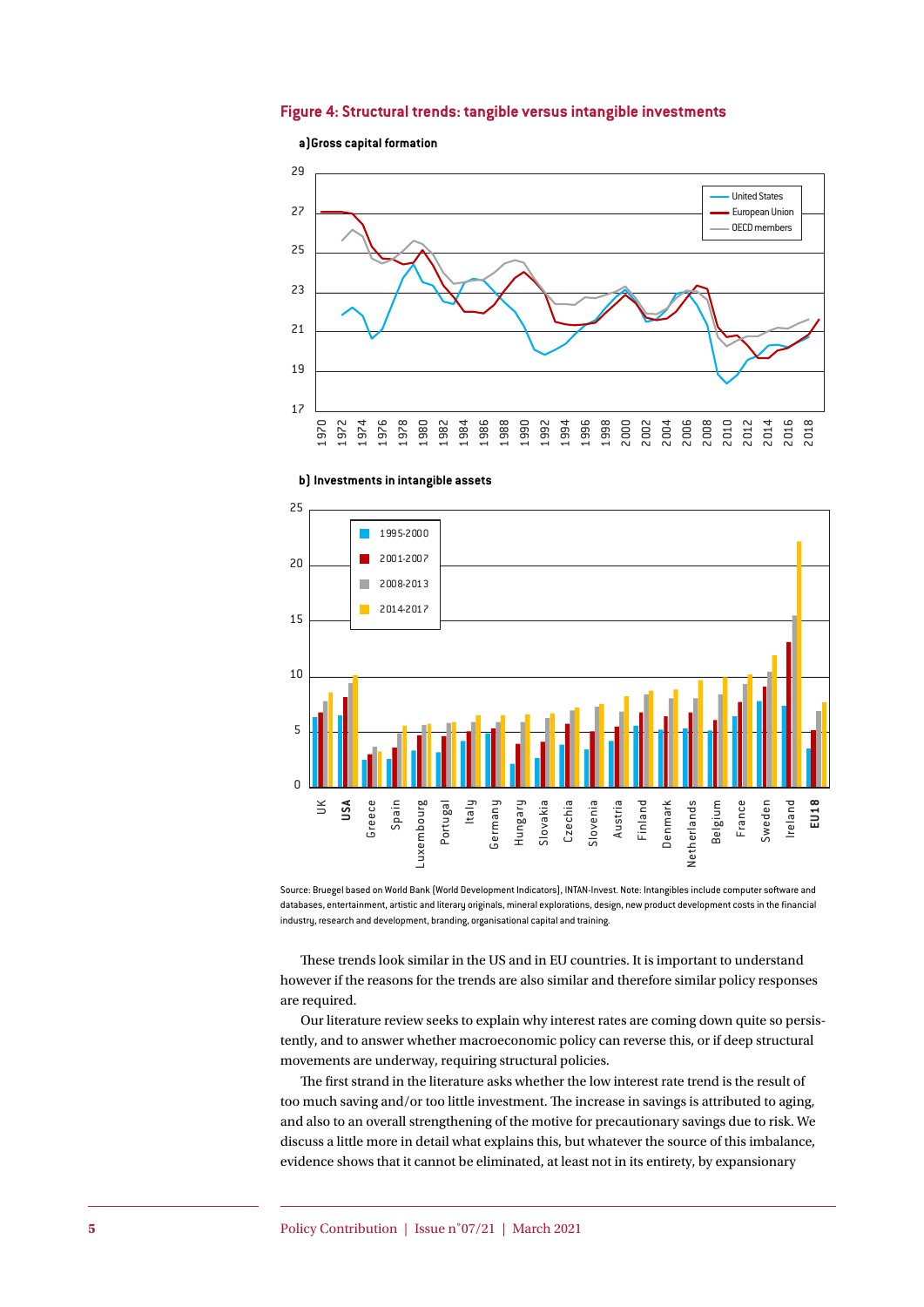macroeconomic policy. Fiscal and monetary policies have tried but the secular downward trend continues. Some parts of the literature tell us that monetary policy is not only unable to reverse the trend but underlying structural changes inhibit its role even more.

It is perhaps not surprising then that the search for reasons to explain the secular downward trend has focused on how the two main global shocks of the past decades, digitalisation and globalisation, have changed market structures. This second strand in the literature tells us that three structural factors have contributed to the downward trend: the rise of intangible capital in relation to tangible capital, market concentration and macroeconomic risk.

There is then a third strand of the literature that shows that lower rates themselves further reinforce the increase in market concentration, generating a vicious circle of low productivity and low real rates.

The literature that has looked at data from the US, where the digital shock originated, tells us that, of the three factors, the main driver is market concentration that has led to monopoly power. This has made markets uncompetitive and has therefore discouraged investment. Importantly, this literature also says that highly concentrated markets are not the type of markets that will generate the next disruptive types of innovation. There is a paradox in this, as an undoubtedly very disruptive innovative shock, digitalisation, has led to those market conditions that are no longer conducive to the next wave of disruptive innovation.

Since market concentration in the digital era has implied that the dominant firms are really global, the negative effects of market concentration also affect the dynamism of domestic markets elsewhere, including in the EU.

However, the story in the EU is not quite the same as in the US. First, markets are lot more fragmented. Coupled with a much stricter anti-trust regulatory framework than in the US, the possibility for acquiring monopoly power is much smaller in the EU. New evidence even shows us that to the extent that there is an increase in market concentration, it is actually a good thing because it is the most efficient firms that gain greater market shares. Therefore, the other two structural reasons account for the downward pressure on interest rates in the EU. We argue that the unifying factor of relevance to the EU behind the increased relevance of intangible capital and macroeconomic risk is finance, or rather the lack of finance that is suited to risk. Intangible capital is not easy to finance through banks because it cannot serve as collateral. And Europe lacks risky finance (namely equity finance) which can accommodate greater macroeconomic risk. If the future of productivity is to come from the 'knowledge' economy, then the lack of suitable finance will thus be a major obstacle. Initiatives like the EU's Capital Markets Union would have to accelerate, not only for reasons of financial stability but also to promote productivity through innovation.

# **2 Why are interest rates so low?**

The literature on the determinants and consequences of low real interest rates has grown exponentially in the last decade, and has pursued different avenues. We provide a summary of the rich landscape of alternative views and evidence, in order to isolate the drivers behind the low interest rate environment.

#### **2.1 A savings/investment imbalance**

The literature on "*secular stagnation*" (Summers, 2015b) focuses on a chronic demand deficiency driven by both a reduction in investment and an increase in savings. There is a long list of possible determinants.

Aging and increasing macroeconomic risk have increased the global demand for safe assets in the developed world (Caballero *et al*, 2017). Also, this demand for safe assets is arguably the result of increased inequality, with the concentration of wealth implying a greater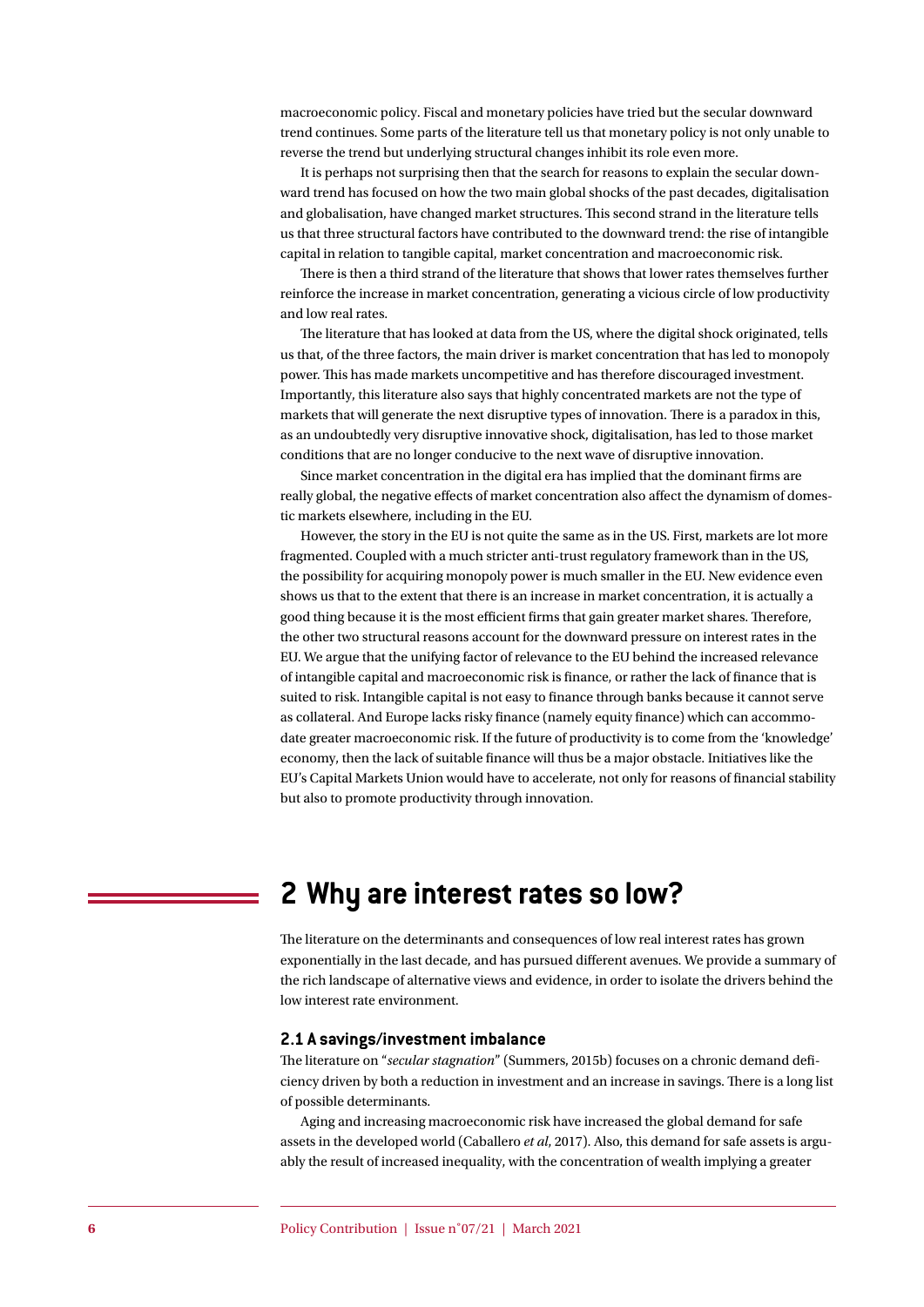propensity to save, distorting the demand for investment (Mian *et al*, 2020).

But also, there has also been a greater propensity to save in emerging markets. Having witnessed the very distortionary effects of sudden and big capital-flow reversals, these countries have pursued policies of increased reserve accumulation to maintain competitive exchange rate levels and to boost exports (Bernanke, 2005).

Meanwhile, a reduction in the relative price of capital (Sajedi and Thwaites, 2016) has reduced the amount of savings needed for any given amount of investment. The global financial crisis reinforced these trends by increasing macroeconomic risk, thereby increasing the cost of financial intermediation and financial constraints on investment. All these have fuelled demand for safe financial assets (Del Negro *et al*, 2017).

The solution to a low savings/investment equilibrium driven by private sector behaviour is for the public sector to intervene through policy. Fiscal policy, through public borrowing, can then be used to increase infrastructure investment, which can increase the marginal productivity of private-sector investment, overall productivity and real rates themselves (Eggertsson and Summers, 2016). This policy, the argument goes, would have no consequences for the government's fiscal solvency, when nominal interest rates are at the zero lower bound (Blanchard, 2019).

What about the role of monetary policy? Could it be that it is low policy rates that have caused real rates to decline so persistently? This appears at first sight a bit odd, not least because it reverses the causality from monetary policy following changes in the real economy, to actually causing changes to the real economy. However, such attempts justify this reversal through "*hysteretic*" types of effects. Borio *et al* (2019) argued that easy monetary policy interacts with financial frictions to generate financial cycles of excessive risk taking and credit bubbles that, when they implode, generate long-term output losses. Brunnermeier and Koby (2018) argued that low interest rates on safe assets hurt bank profitability by reducing banks' interest rate margins, especially if deposit rates do not decline accordingly. This damages their ability to issue credit, which in turn prevents growth. The ability of banks to be profitable and create credit is hindered even more at the zero lower bound (Claessens *et al*, 2018). In fact, as the returns on capital and savings drop, consumers feel compelled to save even more in order to meet their future consumption needs, a fact that puts further downward pressure on today's rates.

Others have argued that the efficacy of monetary policy is seriously hindered. Sablik and Trachter (2019) argued that in the United States, this is the result of structural changes, namely increased concentration and market power, which have led to an imperfect pass through of efficiency gains to wages, generating deflationary pressures.

We do not believe that monetary policy is the cause of such a sustained effect on real long-run rates. If policy rates were continuously 'pulling' the equilibrium rate from below (in other words a permanent negative interest rate gap in the Taylor rule), there would be an excess demand for investment, leading to inflation. Neither investment nor inflation has been increasing, let alone excessively, as the figures in section 1 show.

But there is also another reason. Macroeconomic policies have not been the same in the US and the euro area. The US attempted to move away from the zero lower bound and/or used the fiscal instrument with different intensity. This difference in policies, however, has not led to significant differences in expected real interest rates (section 1). So, we argue that macroeconomic policies explain these trends only partly. For other explanations, we need to look at structural factors, the nature of technological innovation and the evolution of market structures.

**The solution to a low savings/investment equilibrium driven by private sector behaviour is for the public sector to intervene through policy**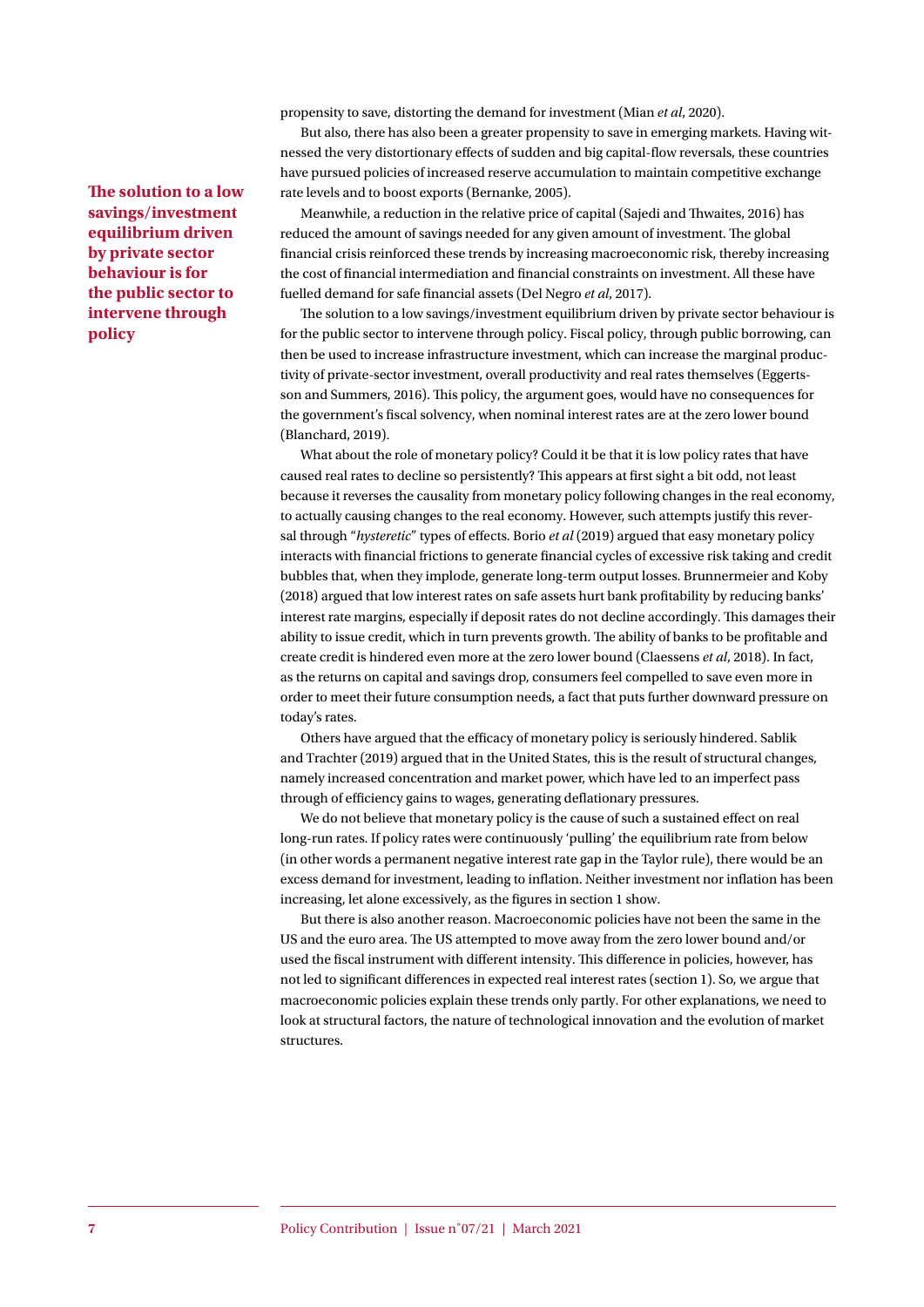#### **2.2 Productivity slowdown as the cause of low interest rates**

This literature focuses on the long-term supply trends underlying productivity growth and long-term growth as an explanation for the secular fall in real interest rates. It has identified three structural shifts as the main drivers:

- The pervasive reduction of competition, through greater concentration;
- The increasing importance of intangible capital; and
- The increase in overall macroeconomic risk.

A good part of the literature starts by attempting to explain two empirical regularities: the long-term decline of the labour share of income (Elsby *et al*, 2013) and the reduction in the price of investment goods (Sajedi and Thwaites, 2016). Karabarbounis and Neiman (2014) argued that the reduction in the relative price of investment, driven by underlying technological change, has led to capital substituting for labour. So, the fall in the quality-adjusted price of capital equipment, brought about by technological change, has led firms to replace people with cheaper machines.

But this 'automation' argument is not enough to explain the reduction in the labour share. The substitution of labour by capital has been intrinsic to the process of technological change and economic growth from the time of the spinning jenny. However, in previous instances of technology leaps, the labour share remained stable because technological change brought about an overall increase in productivity, which generated demand for labour for new tasks (Acemoglu and Restrepo, 2019). What is different this time is that that the introduction of labour-saving technology has not generated a sufficient increase in productivity. In fact, there is both a reduction in the labour share and in capital stock and investment (Figure 4). These developments, together with a distinct increase in profits, indicate that this type of innovation is accompanied by an increase in market concentration and a decline in competition (Barkai, 2020).

And indeed, a seminal part of this literature tries to explain what is intrinsic to this type of innovation: the digitalisation process, which affects market structures. Autor *et al* (2020) observed two parallel processes: a technological process that favours increasing returns to scale, and a globalisation process that increases the returns for those who have a dominant position, leading to winner-takes- all firms. Similarly, Gutierrez and Philippon (2017) discussed a reduction in competitive pressure, which leads to the movement of resources from wages to rent extraction, especially through regulatory capture.

This potential for increasing returns to scale has been strongly reinforced by the contribution of intangibles in total production (Crouzet and Eberly, 2019), and also helps understand the observed investment gap. Corrado *et al* (2005) identified three main categories of business intangibles: computerised information, innovative property and economic competences (eg management practices and processes). Intangible capital, as non-physical capital, is more readily scalable and less excludable. For example, a piece of software can be more easily replicated than a piece of equipment. However, ownership of intangibles requires patent and copyright protection. So, investments in branding and business processes may be readily scalable, but they need to be protected by trademarks.

These distinct economic characteristics potentially allow intangible capital to play a different role to traditional capital in generating revenue and profits. For example, these properties may promote economies of scale, while the protection afforded through intangibles patents and copyrights may exclude competitors and lead to market concentration. Giglio and Severo (2012) went as far as to say that an increase in investment in intangibles can be at the root of asset price bubbles and macroeconomic fluctuations, thus partly explaining the increase in risk premium analysed by Farhi and Gourio (2018).

The third strand of the literature looks directly at the long-run evolution of asset prices and links this to underlying structural transformation. The reduction in the labour share is matched by two other observations: an increase in the return on private capital and an

**The automation argument is not enough to explain the reduction in the labour share; this time, the introduction of technology has not generated a sufficient increase in productivity**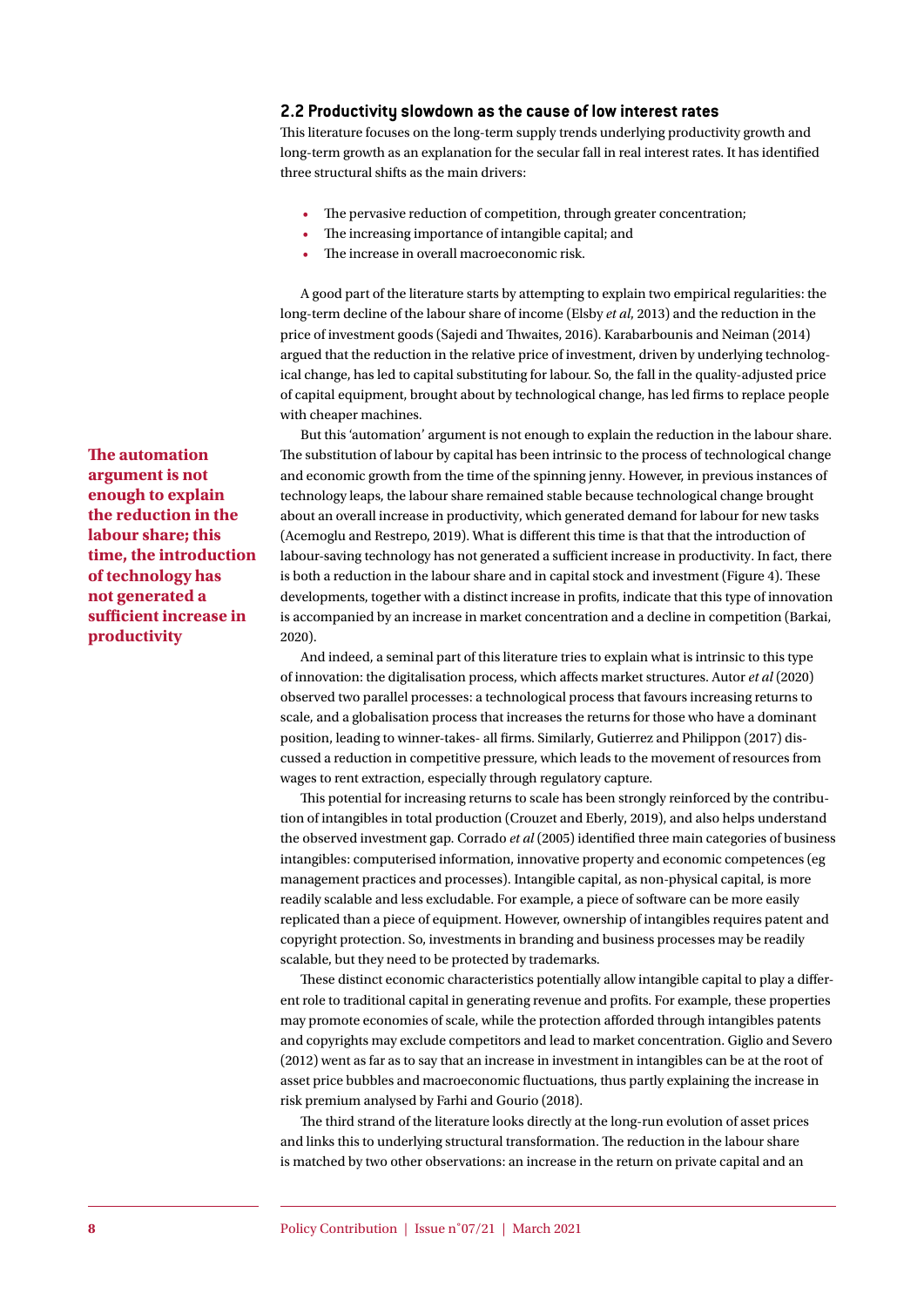increase in the spread between the returns on risky and risk-free assets. Farhi and Gourio (2018) decomposed the increase in spread into what is attributed to: 1) technological change, 2) increases in rents, and 3) an increase in macroeconomic risks. They exploited the observation that there has been a sustained increase in the spread, namely a reduction in the natural interest rate matched by a slight increase in the return on private capital that did not lead to an investment boom. Their results indicated that increasing rents, linked to an increase in market concentration, and increasing risk premiums – ie macroeconomic risks – are the main cause of the increase in spread. Interestingly, introducing investment in intangible capital into their framework absorbs part of the market concentration effect. There appears therefore to be a correlation between increasing market concentration and investment in intangibles, at least for US data.

The literature makes two broader sets of relevant arguments. First, Jorda *et al* (2019) argued that "*secular stagnation*" is essentially a measurement problem because the true value of innovation has not been accounted for (yet) in our evaluation of productivity. Nakamura *et al* (2020) made a similar point, showing an increase in the mismeasurement of growth and prices in the twenty-first century.

A second set of authors argues that this type of innovation is 'too destructive'. Komlos (2016) argued that new products are close substitutes for old products and thus the contribution component of innovation is lower than its destruction component. For example, Amazon has introduced a new distribution method that has effectively substituted for countless local bookstores and global distribution chains. Smart phones replace traditional cell phones and cameras, making a whole industry obsolete. While these innovations are certainly disruptive to the economy, they do not generate the same advantage in terms of growth and welfare as innovation waves in previous eras (Gordon, 2017). Similarly, Aghion *et al* (2019b) showed that this type of innovation reduces production costs for the most productive firms. For companies such as Walmart and Amazon, innovation is not only new products; critically, it is about new processes, which increase efficiency and mark-ups for the winner-takes-all firms. Amazon's and Walmart's process advantage gives them a competitive advantage that close rivals cannot counteract. The innovative firms will expand, absorbing an increasing number of close products, increasing concentration and mark-ups, reducing the economy labour share and ultimately reducing competition and innovation, after an initial burst of growth. The model shows how an innovation wave can be followed by a lull in innovation because of the market structure that the first wave has created.

#### **2.3 The consequences of low real rates on productivity: a vicious circle**

After seeking to understand the drivers behind declining interest rates, a substantial part of the literature then attempts to explain the distortionary consequences for growth and productivity of persistently low interest rates. This therefore emphasises the existence of a low productivity-low interest rate vicious circle, which reinforces the stagnation path.

There are three consequences of a low interest rate environment:

- Inefficient firms survive longer, giving rise to zombie firms;
- Bank profitability credit creation are reduced;
- Innovation reduces through increased market concentration and market power.

Bergeaud *et al* (2019) argued that an exogenous shock that reduces the real interest rate, such as a demographic shock, will allow less productive projects to be sustained, thus reducing aggregate productivity and pushing the real interest rate lower. This observed co-determination of real rates and productivity is best exemplified by the 'zombie firms' literature, starting with Caballero *et al* (2008) who studied the effect of credit extension to unproductive firms during the long Japanese depression. After the global financial crisis, attention moved to the effects of unconventional monetary policy and negative policy rates on the misallocation of capital and the survival of unproductive firms (Adalet McGowan *et al*, 2018; Acharya *et al*,

**For companies such as Walmart and Amazon, innovation is not only new products, but critically, it is new processes**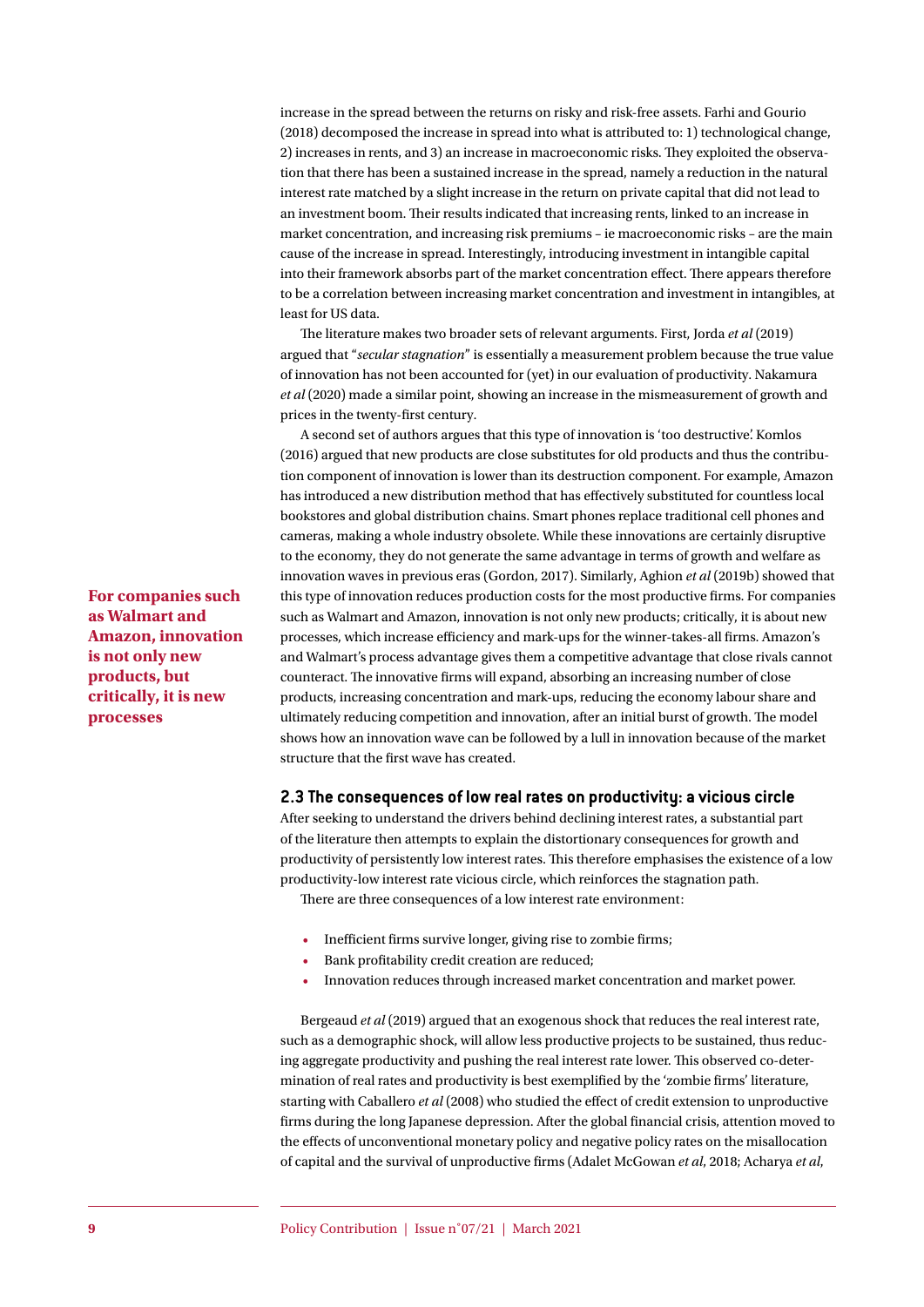2019; Gopinath *et al*, 2017).

Liu *et al* (2019) showed that low interest rates give industry leaders a strategic advantage over followers, and this advantage becomes more dominant as the interest rate approaches zero. Consequently, as the interest rate declines, market structure becomes more monopolistic, and, at sufficiently low interest rates, productivity growth slows. This provides a single explanation for why the fall in long-term interest rates has been associated with rising market concentration, reduced dynamism, a widening productivity-gap between leaders and followers, and slower productivity growth.

Last, most of the literature that focuses on the US also shows that as concentration increases, the incentive for disruptive innovation reduces. Greater concentration prevents the entry of the young, innovative firms that provide dynamism in any given market, leading to an environment that is less conducive to innovation and therefore less demand for investment and growth.

## **3 Pressure on interest rates: US vs Europe**

The process we describe is global in nature, but there are significant local variations. In the US, the main focus is the connection between innovation and concentration. In Europe, the focus is rather on the connection between risk and innovation.

How has the US experienced the process of digitalisation, the starting point of the process we have described? This type of technology shock has two characteristics: it needs relatively little tangible capital, therefore generating strong increasing returns to scale, and it leads to winner-takes- all firms. The consequence of these two characteristics is that those winner firms expand rapidly, and use the resources accumulated to defend and expand their dominant positions, leading to concentration and market power. In addition, globalisation means that market power gained domestically can also be scaled globally, which increases exponentially the gains from incumbency.

But this is not necessarily a bad thing. An increase in concentration could very well be a signal of a well-functioning competitive environment in which the most efficient and innovative producers end up naturally capturing a greater market share (Van Reenen, 2018). However, if market concentration is not limited, it results in barriers to entry and uncompetitive practices that do not contribute to productivity and have little to offer in terms of innovation (De Loecker *et al*, 2020).

Furman (2018) argued that for the US, had concentration been the result of innovative firms capturing the biggest share of the market, an increase in productivity growth across the economy would have been seen. However, as our figures have shown, productivity growth is on a declining path, in line with global trends. Furman (2018) therefore joined all the others cited in section 2 in arguing that market concentration has not resulted in greater dynamism in the US market. Furman also took the view that policy has also contributed to the reduction in competition by reducing antitrust enforcement, an argument that Philippon (2019) made when he talked about "*capture*".

The lack of competition and the preservation of star firms raise barriers that prevent other more innovative companies from entering, discourage investments and reduce interest rates. So, the digital shock has played out paradoxically in the US. Although an undoubtedly major innovation shock, it has also led to major concentration effects, creating monopolies that have less incentive to innovate and preventing others from entering. An innovation shock has thus led to conditions less favourable for future disruptive innovation.

Furthermore, the second part of the literature argues that the resulting low interest rate environment then promotes zombie firms, reduces the ability of banks to create credit and enhances the strategic advantage held by such superstar firms. These, in turn, accelerate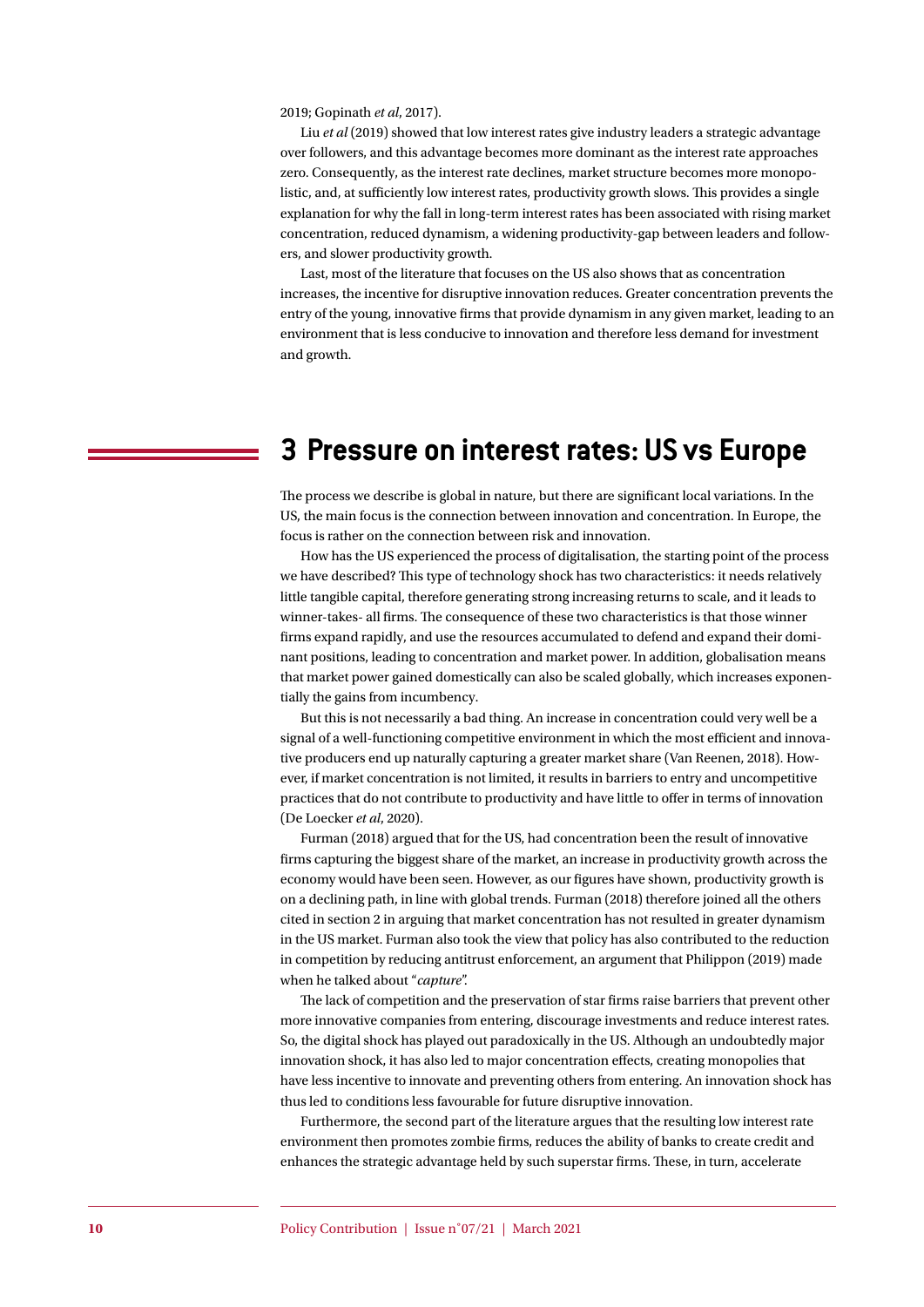concentration and further suppress productivity and interest rates. This creates the vicious cycle between low interest rates, productivity decline and the prospect of innovation.

#### **3.1 Understanding market dynamism in the euro area**

Do the factors that apply in the US also apply in the euro area? Can the even stronger downward pressure on interest rates in the euro area (Figure 1) also be attributed to changing market structures?

Digitalisation is a global process and so US star firms operate also in the euro area. And indeed, they are capable of exerting market power, distorting competition not only in the US but in all markets where they operate, including in the euro area.

But have domestic conditions also affected market concentration? The euro area has seen increases in intangible investment to levels similar to those observed in the US (Figure 4b). Has that led to a similar concentration of power?

The evidence on market concentration in the euro area and what it might mean for productivity and innovation is both scarce and inconclusive. Furman (2018) argued that European policy choices visibly diverged from those in the US, leading to less market concentration. Cavalleri *et al* (2019) broadly confirmed a slight decline in mark-ups, leading to broadly stable concentration ratios, in four big euro-area countries.

Bighelli *et al* (2020) reached a very different conclusion, this time based on data for 19 European countries for 2000-2017. They found that market concentration has actually increased, at least since 2008, and that this is associated with increased productivity in the respective sectors. In other words, more efficient firms do manage to capture increasing market shares. This is quite different to the way concentration effects are understood to have played out in the US. But while it is good to see an increase in productivity in a number of sectors, it is at odds with the unequivocal decline in total factor productivity growth shown in Figure 3. At the very least, it is difficult to argue that it is the more concentrated markets in Europe that are putting downward pressure on interest rates.

Similarly, it is not easy to argue that this monopoly power puts pressure on innovation. If anything, the improvement in the allocation of resources that Bighelli *et al* (2020) found should encourage new entrants, at least into the sectors for which this is the case. We should be able to see an increase in innovation as a natural consequence of more efficient and productive markets. And according to Furman (2018), as noted above, Europe has implemented policies that have been effective in encouraging competition. All this however is counter to the evidence on the future of real interest rates. So where does this pressure come from?

If market concentration is not the culprit, what about the growth of intangible capital? Evidence at country level shows investment in intangible capital is an important factor in the production process and a strong predictor of productivity growth<sup>1</sup>. But while though this might be true at the firm level, Figure 3a shows that such advantages have not aggregated at the macro level as total factor productivity has consistently declined.

What about macroeconomic risk then? Figure 5 shows countries' risk premiums. This is the additional risk that an investor faces if they want to invest in a private firm relative to the risk of investing in the country's safe asset (ie government debt).

<sup>1</sup> See Kaus *et al* (2020) using data from Germany; Bisztray *et al* (2020), using data from Hungary; and Smeets and Warzynski (2020), using data from Denmark.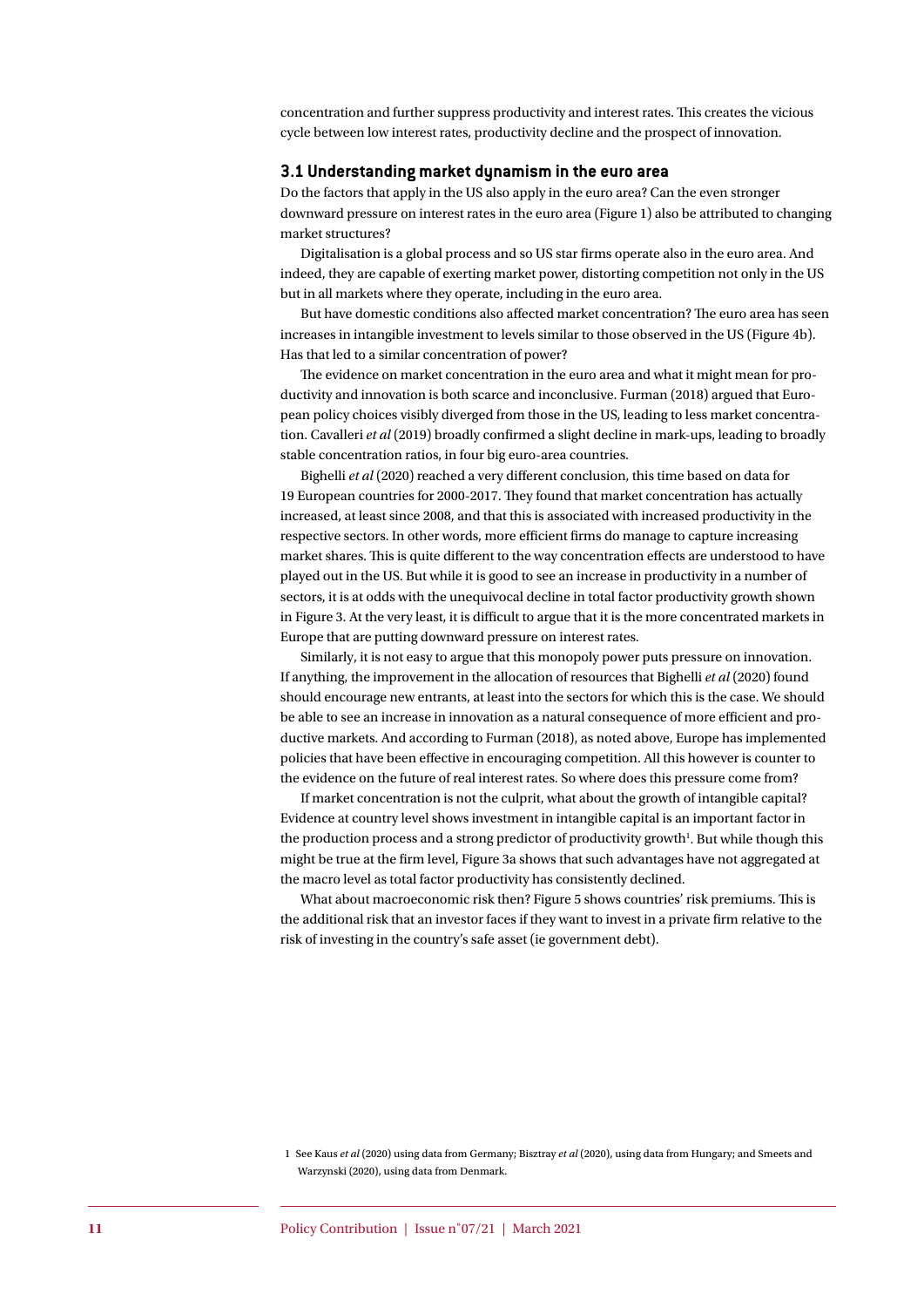#### **Figure 5: Country risk premiums**



Sources: Bruegel based on Bloomberg. Notes: Country risk premium is the additional risk associated with investing in an international company, calculated by: market return (VM108) minus the risk- free rate. Where the market return (VM004) is the Internal rate of return (VM004) weighted by the market cap of each index member (forward looking estimate of market return) and the risk-free rate (VM103) is the yield on a local 10y treasury security.

Any rise in the risk premium is not only associated with an increase in the market return; it is also the result of a reduction in the return on the country's risk-free asset. This can be seen in the numbers for Germany, where there has been a steady and sizeable increase in the country risk premium. The market premium for all countries in the EU has been persistently higher than in the US. Even for Germany, deemed the safest in the EU, the risk premium has been higher than in the US, by an average of 4 percentage points since 2018.

The EU is thus a much riskier environment than the US for investors, which by itself should explain the decline in the demand for capital. But there is also the absence of suitable finance in the EU, which constrains the domestic supply of capital. Financial constraints and high indebtedness have been identified as constraints to productivity in the EU, particularly since the financial crisis (Abele *et al*, 2020). The EU's broader financial model stands in the way of growth in the era of digitalisation. A bank-based financial system is becoming increasingly unwilling (because of regulation) and is also unable to finance digital growth that relies on intangible assets. Finance can carry more risks if it is shared among stakeholders. We discuss this next.

Figure 6 shows the amount of venture capital (VC) available in the US and in selected EU countries and the United Kingdom. We include just venture capital because it is a very specific type of equity finance that aims to pick winners: investors provide it to start-up companies that are perceived to have very good long-term potential. In fact, based on German data, Engel and Keilback (2007) argued that even if venture capital does not lead to firms becoming 'winners', it certainly has an ability to pick them. So, by implication, the absence of VC implies the loss of an important instrument to sift through risks and select winners from losers. The data shows that the amount of VC capital available in the US is more than ten times what is available on average in the EU.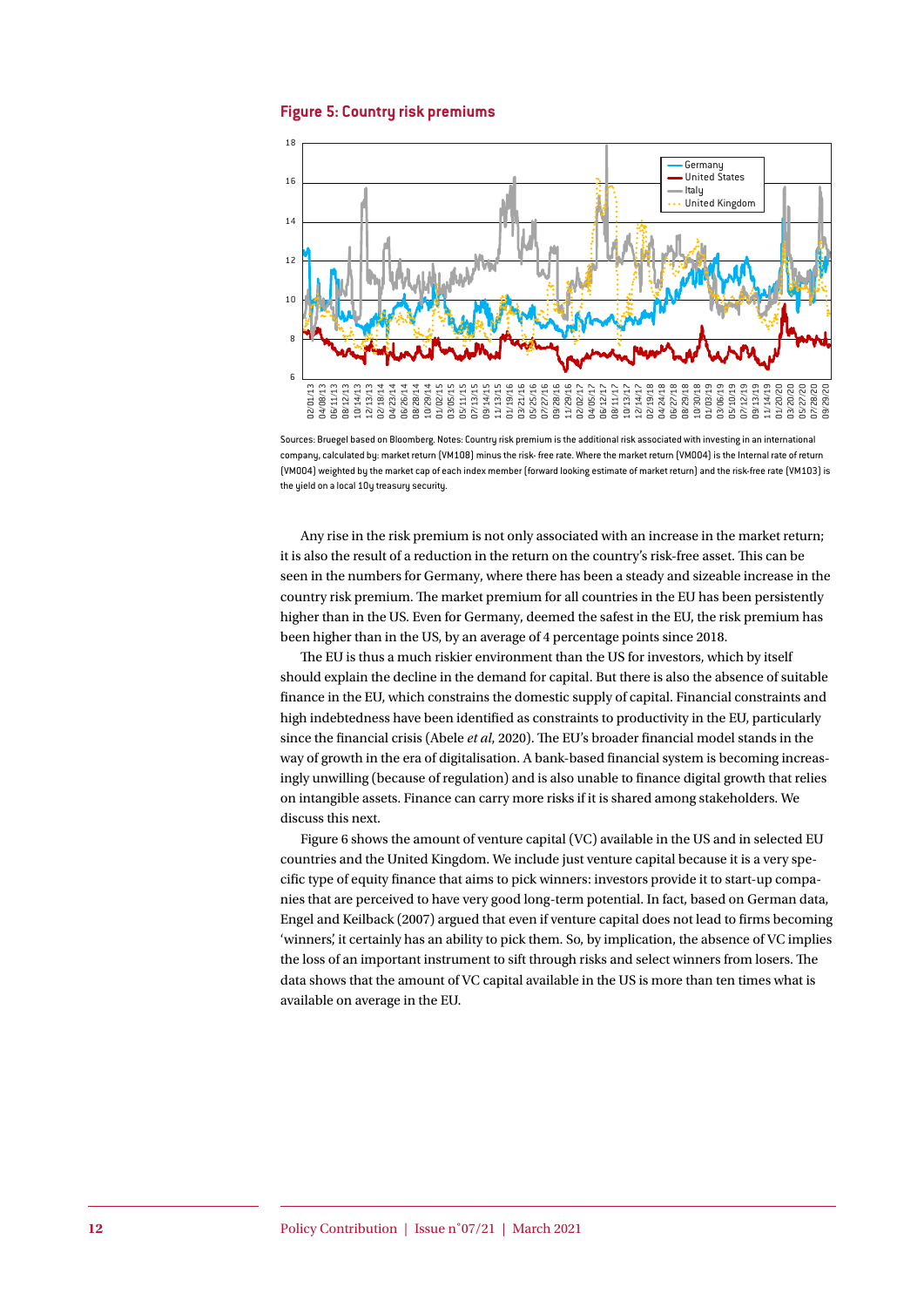

#### **Figure 6: Venture capital investment, EU and US**

Source: Bruegel based OECD Entrepreneurship Financing Database, Notes: Entrepreneurship Financing Database. In the OECD Entrepreneurship Financing Database venture capital is made up of the sum of early stage (including pre-seed, seed, start-up and other early stage) and later stage venture capital. As there are no harmonised definitions of venture capital stages across venture capital associations and other data providers, original data have been re-aggregated to fit the OECD classification of venture capital by stages. Korea, New Zealand, the Russian Federation and South Africa do not provide breakdowns of venture capital by stage that would allow meaningful international comparisons. \* EU includes Austria, Belgium, Denmark, Estonia, Finland, France, Germany, Hungary, Ireland, Italy, Luxembourg, Netherlands, Poland, Portugal, Spain and Sweden. For other EU countries, full data was unavailable.

However, the issues of lack of finance and the need to develop appropriate types of financial markets are broader concerns for European growth, as there are also real effects on the economy. Arcand *et al* (2015) showed that that the creation of credit by banks promotes growth through investments in tangibles only. But as high-income countries rely increasingly on intangible assets, it is not surprising to see an insignificant relationship between liquidity creation and economic growth in advanced countries. Beck *et al* (2020) pointed to the limited role of banks in the "*knowledge economy*" compared to other types of financial intermediaries and markets. Hsu *et al* (2014) found that industries that are more high-tech intensive are disproportionately more innovative in countries with better-developed equity markets, consistent with the established theoretical argument made by Allen and Gale (2000). Developing credit markets can even discourage innovation in these industries. With its almost exclusive dependence on banks for financing growth, the EU is not well prepared to meet the challenges of the knowledge economy.

What other ways are there for young firms to grow?

An approach often discussed is employee stock option plans (ESOP), through which entrepreneurs remunerate employees through share options rather than wages. ESOP are considered effective as a means to attract and retain talent by creating strong incentives for employees to stay committed to the firm. "*Co-ownership*" also aligns incentives better between owners and workers by rewarding value creation and encouraging long-term thinking that is more conducive to growth (Jones and Pliskin, 1997). Unfortunately, the evidence again shows that such plans are underdeveloped and fragmented in the EU. It is estimated that the share of capital held by the employees of a late-stage start-up averages 10 percent in Europe compared to 20 percent in the US (Index Ventures, 2017). This is further evidence of a lack of an appetite in Europe for risk sharing, which inhibits firm growth.

The other way for start-ups to scale up is through mergers and acquisitions. These enable firm growth but also change the nature of that growth. Merging with or being acquired by bigger firms that capture greater shares does not allow for smaller firms to carve out a piece of existing markets. Table 1 shows that many EU young firms (less than 10 years old) ends up being acquired by US firms, particularly in the IT and financial sectors. This implies that US market developments will also influence the way market dynamism develops in Europe,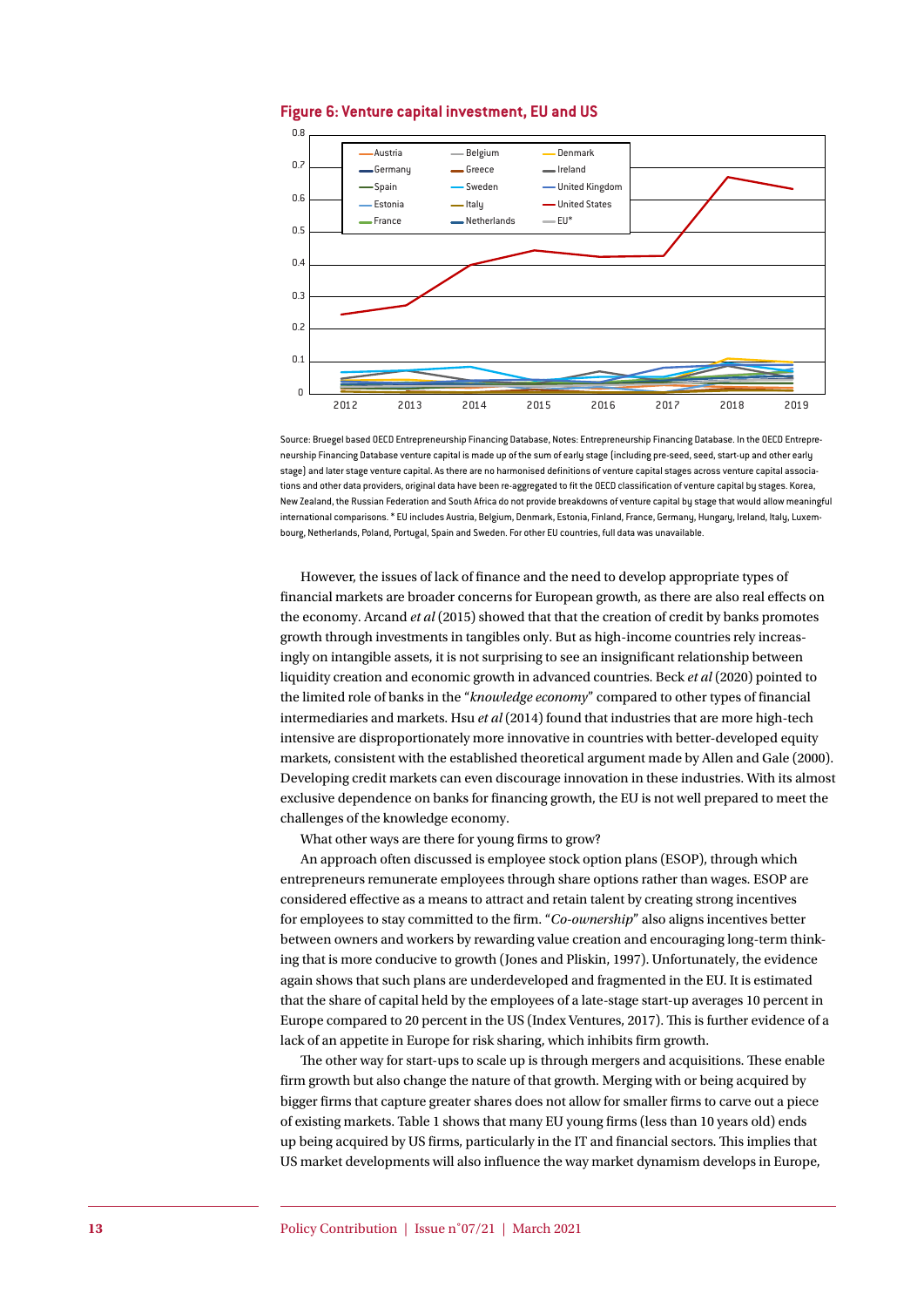which remains a very open market for global firms.

### **Table 1: M&A, origins of firms that acquired young EU and US companies (under-10 years of age)**

| <b>Acquisition targets: EU</b> |                   |              |                   |       |                |              |                   |                |            |              |
|--------------------------------|-------------------|--------------|-------------------|-------|----------------|--------------|-------------------|----------------|------------|--------------|
| <b>Country</b>                 | <b>Technology</b> |              | <b>Healthcare</b> |       | <b>Energy</b>  |              | <b>Financials</b> |                | <b>All</b> |              |
|                                | Freq.             | <b>Share</b> | Freq.             | Share | Freq.          | <b>Share</b> | Freq.             | <b>Share</b>   | Freq.      | <b>Share</b> |
| <b>EU</b>                      | 117               | 38.0         | 84                | 41.6  | 98             | 51.3         | 293               | 58.5           | 1639       | 56%          |
| <b>United States</b>           | 81                | 26.3         | 53                | 26.2  | 22             | 11.5         | 96                | 19.2           | 450        | 15%          |
| Switzerland + UK               | 24                | 7.8          | 15                | 7.4   | 14             | 7.3          | 51                | 10.2           | 262        | 9%           |
| Japan                          | 43                | 14.0         | 30                | 14.9  | 11             | 5.8          | 11                | $2.2\,$        | 233        | 8%           |
| Canada                         | 11                | 3.6          | $\overline{2}$    | 1.0   | 7              | 3.7          | 6                 | 1.2            | 56         | 2%           |
| China                          | 9                 | 2.9          | 5                 | 2.5   | 11             | 5.8          | 8                 | 1.6            | 76         | 3%           |
| South Korea                    | 5                 | $1.6\,$      | $\bf{0}$          | 0.0   | $\overline{4}$ | 2.1          | 3                 | 0.6            | 28         | 1%           |
| Other                          | 18                | 5.8          | 13                | 6.4   | 24             | 12.6         | 33                | 6.6            | 206        | 7%           |
| <b>TOTAL</b>                   | 308               | 100.0        | 202               | 100.0 | 191            | 100.0        | 501               | 100.0          | 2950       | 100%         |
| <b>Acquisition targets: US</b> |                   |              |                   |       |                |              |                   |                |            |              |
| <b>Country</b>                 | <b>Technology</b> |              | <b>Healthcare</b> |       | <b>Energy</b>  |              | <b>Financials</b> |                | All        |              |
|                                | Freq.             | <b>Share</b> | Freq.             | Share | Freq.          | <b>Share</b> | Freq.             | Share          | Freq.      | <b>Share</b> |
| <b>United States</b>           | 692               | 72.4         | 449               | 68.5  | 473            | 83           | 578               | 77.2           | 3912       | 71%          |
| EU                             | 71                | 7.4          | 69                | 10.5  | 20             | 3.5          | 34                | 4.5            | 441        | 8%           |
| Japan                          | 63                | 6.6          | 49                | 7.5   | 28             | 4.9          | 27                | 3.6            | 403        | 7%           |
| Canada                         | 30                | 3.1          | 12                | 1.8   | 20             | 3.5          | 29                | 3.9            | 175        | 3%           |
| Switzerland+ UK                | 30                | 3.1          | 43                | 6.6   | 8              | 1.4          | 30                | $\overline{4}$ | 223        | 4%           |
| China                          | 14                | 1,5          | 10                | 1.5   | $\overline{2}$ | 0.4          | 6                 | 0.8            | 58         | $1\%$        |
| South Korea                    | 10                | 1            | 1                 | 0.2   | $\overline{4}$ | 0.7          | $\overline{4}$    | 0.5            | 49         | $1\%$        |
| Other                          | 46                | 4.8          | 22                | 3.4   | 15             | 2.6          | 41                | 5.5            | 230        | 4%           |
| <b>TOTAL</b>                   | 956               | 100          | 655               | 100   | 570            | 100          | 749               | 100            | 5491       | 100%         |

Source: Bruegel based on Bloomberg, MA Dataset. The table presents the origin of firms that acquired young companies (under 10 years of age) by geographical origin from the EU (US) between 2010 and 2020. We present only four sectors, but the data includes ten sectors which include: Materials, Industrials, Communications, Consumer Discretionary, Consumer Staples and Utilities (and are included in the last column 'All').

Table 1 shows that many more US young firms than EU young firms (5491 versus 2950) have been acquisition targets. This is consistent with the US being a more fertile entrepreneurial environment for the creation of young firms. But US firms are also much more active in terms of buying up firms as a way of expanding, contributing to market concentration. Table 1 shows that US firms acquired more young firms from the US itself than the total of all EU young firms acquired during this 10-year period (3912 versus 2950). Interestingly, US firms bought as many EU firms as EU firms bought US firms (450 versus 441). But in terms of shares, US M&A activity in the EU is double that of EU M&A activity in the US (15 percent versus 8 percent). US firms have a preference for acquiring European firms in technology, financials and healthcare. An important difference shown in Table 1 is that US firms are mainly acquiring domestic firms (1639 versus 3912, or 56 percent versus 72 percent).

The fact that technology start-ups (though not only) are being acquired in large numbers, as highlighted in Table 1, has negative implications for the dynamism of markets, explained by the theory of harm. Parker *et al* (2021) reviewed very recent literature on the impact of M&A activity, particularly of acquisitions by big technology firms. They argued that high levels of M&A activity create a "*kill zone*" effect, by reducing market entry by other firms (hence dampening innovation) and decreasing the supply of venture capital funding and invest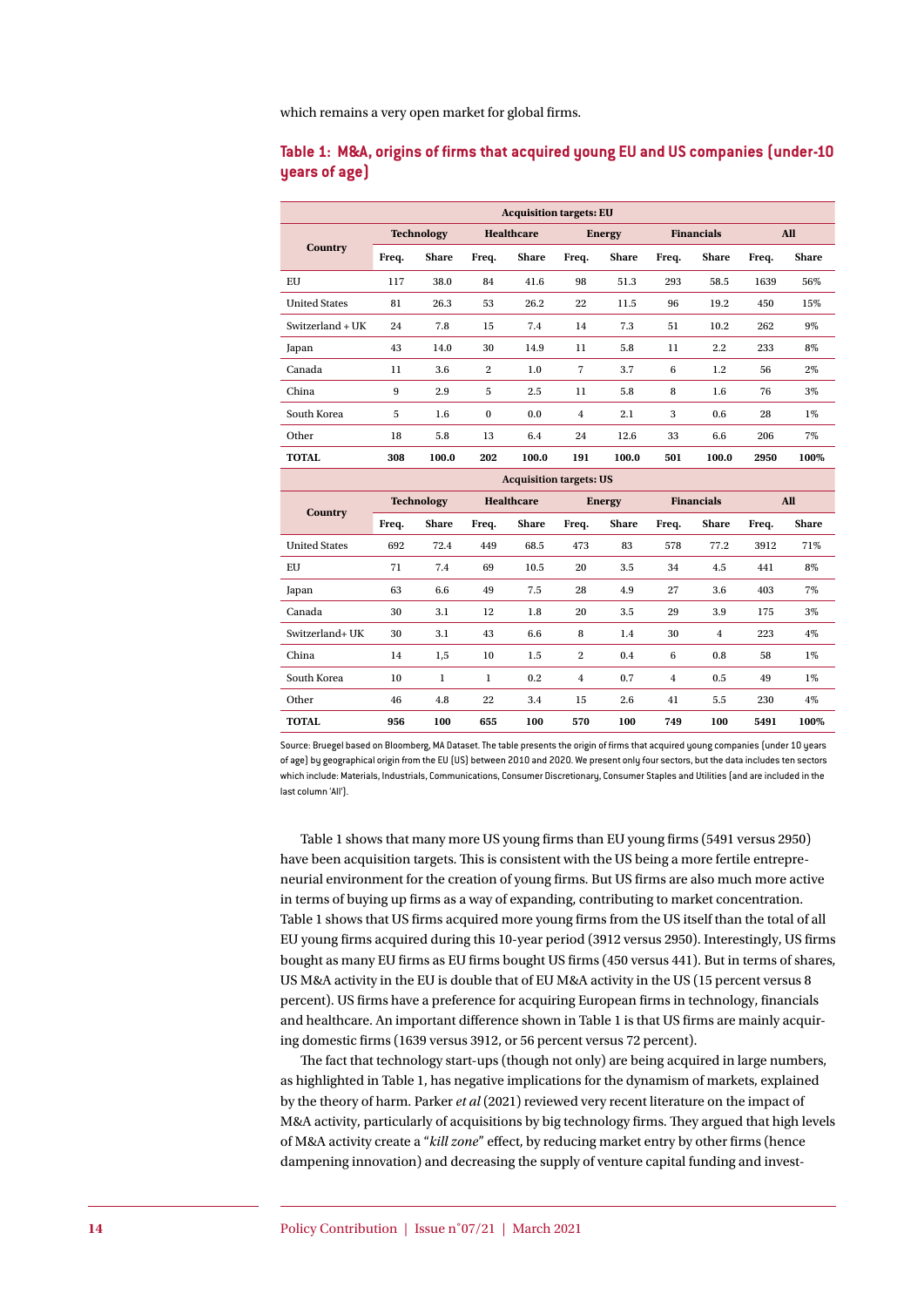ment. Furthermore, they argued that while there is a very strong first-mover motive, which generates incentives for many firms to enter the market, it is not good for the development of full markets. In the presence of first-mover advantage, start-ups aim to grow enough and to be acquired by big technology firms. But as soon as one firm is bought there is little space for other acquisitions, which effectively kills all others in that particular market.

Other factors might account for the reluctance in Europe to take risks, ranging from cultural attitudes to debt to how insolvency and bankruptcy laws are organised in each country. Coupled with the lack of appropriate finance and much lower M&A activity compared to the US, European young firms do not have the same opportunities as US firms to grow. So, downward pressure on interest rates is the result of higher macroeconomic risk that, coupled with greater inherent risk aversion, leads to much less dynamism in markets.

# **4 Discussion**

The equilibrium real interest rate is a very important concept because it tells us something about the structure of the economy. But because it is unobservable, we can only look at the direction of travel of the real interest rate and how it is expected to evolve, to evaluate where this equilibrium is.

Much of the literature on the drivers of the productivity slowdown – the main reason behind the pressure on the equilibrium rate – has tried to explain how the US has experienced the two main global shocks digitalisation and globalisation. Factors including the savings glut, demographics and the increase in uncertainty explain some of this reduction in the demand for capital, which in turn explains the downward pressure on its price. Macroeconomic policy, whether fiscal or monetary, has not been able to abate this pressure, at least not in full. These are factors that go beyond explaining just the US experience and are considered to have made some contribution also to productivity decline in Europe.

However, as the 'host' of the digitalisation shock, and given existing domestic market conditions, the US may have experienced the effects of these global shocks differently to Europe. To start with, the need for less and less tangible capital for big and quick scale ups has led to the very quick development of star firms, which have become not only US champions but also global giants, given the elimination of borders (certainly digitally speaking) and the easy access to global markets. The conclusion that this strand of the literature has drawn is that the emergence of concentration power has been able to disrupt many 'physical' sectors of the economy and to capture market share and extract profits.

The literature is also clear that these giant, US-based, global firms will continue to extract rents, reinforced by the environment of low interest rates. However, this gives them limited incentives to innovate, at least in terms of drastic new inventions, and also encourages them to build up barriers that prevent other, perhaps more innovative, firms from entering the market. These developments indicate that the US market is not the competitive force it was back in the 1980s, as argued by Philippon (2019). Consequently, the US will not necessarily be the driver of the next wave of innovation, unless competition policy proactively aims to dilute the high degree of concentration that has built up.

The evolution of relevant variables in Europe, from the productivity slowdown to the increase in intangible investments, is not dissimilar to what has been seen in the US. But the underlying factors are not necessarily the same as in the US. To begin with, the EU is a fragmented market (certainly when it comes to the digital market). This implies that, all things being equal, it is more difficult for a company in Europe to acquire market share, and certainly hard to achieve the scale that might be possible in the US. In addition, digital innovation did not find the fertile ground in Europe that it did in the US. New European digitalised firms are fewer to start with, lack access to finance that allows them to take risks, and end up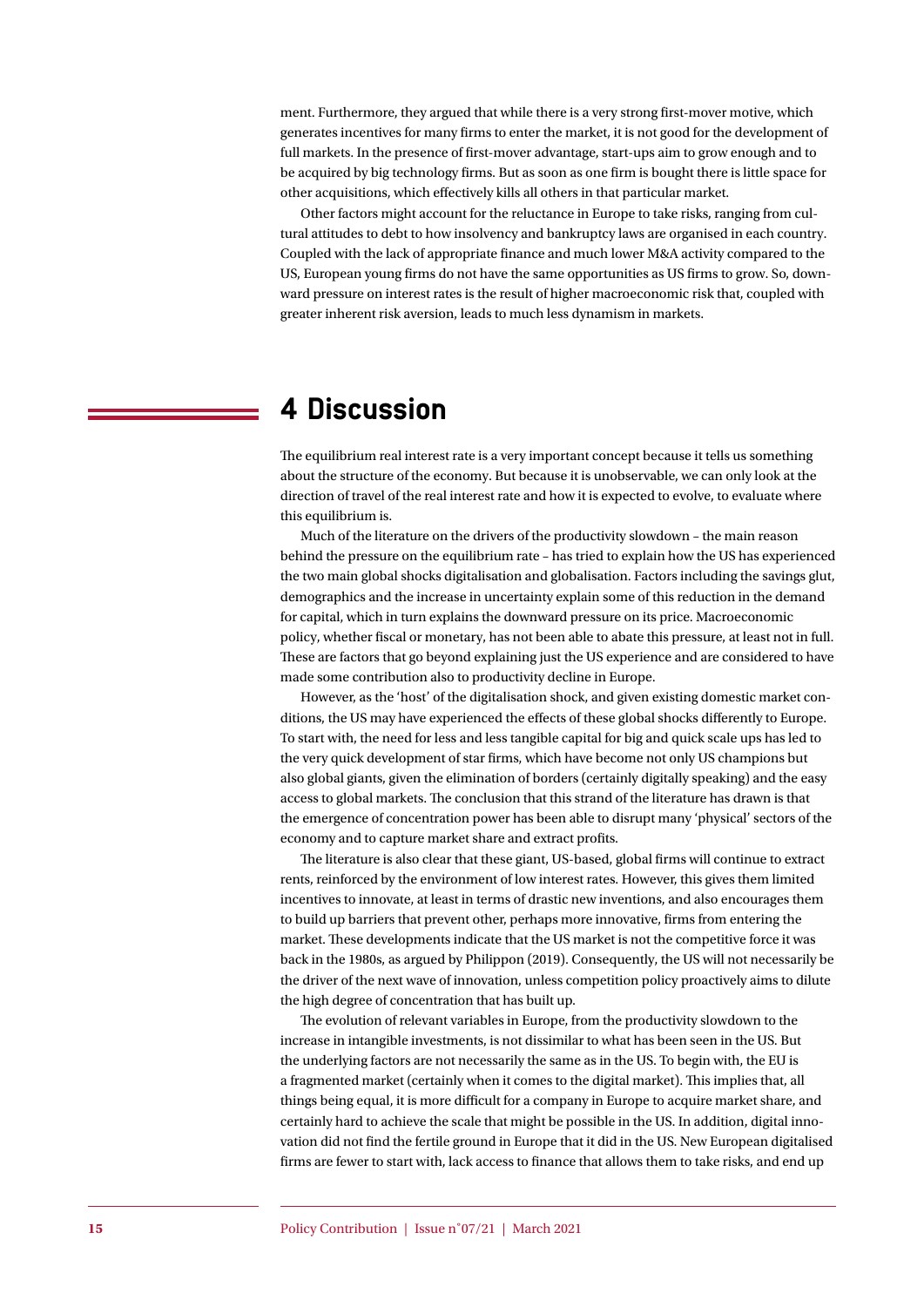being acquired by US firms in significant numbers. This is one way in which US firms continue to expand their market shares.

These arguments, and indeed preliminary evidence, indicate that concentration power in the EU has not been the source of the downward pressure on interest rates. If anything, it is probably US giants operating globally that have put pressure on the EU through M&A activity. Demographic developments and the overall increase in uncertainty, coupled with more conservative EU attitudes to risk, account for more of the decline in interest rates. But also, importantly, the EU has a finance system that does not favour risk sharing. And the lower the degree of risk sharing, the fewer risks are taken. A primarily bank-based system is very poorly placed to finance the digital economy that relies primarily on intangible, and therefore non-collateralised, investments.

The EU will also lose out from the second part of the vicious circle, which will sustain zombie firms and challenge bank profitability, factors that will reduce productivity and increase the pressure on interest rates.

#### **4.1 What can policy realistically do?**

Can policy afford to stay within national borders or does it really need global cooperation? The first problem to tackle is the increase in market concentration. But identifying this is not easy in digital markets that are multi-sided by nature, where prices are often zero or negative for big proportions of consumers. The European Commission's 2020 proposal for a Digital Markets Act (DMA) is the first legislative initiative that attempts to deal with this.

As shown by emerging evidence in Europe, market concentration is not really a domestic problem. To the extent that the distortions arising from market concentration are also present in European markets, they are generated by US digital 'gatekeepers'. The DMA attempts to deal with the scale of these gatekeepers and the distortions they might cause to the degree of competition in the EU.

The European Commission aims to do two things with the DMA initiative. The first is to define scale in terms of both economic worth and actual numbers of users, helping the Commission identify the 'gatekeepers' that need to be monitored. Second, and in recognition of how difficult it is to establish excessive power in the market, the DMA would be preventive in character. Rather than waiting to identify monopoly power, it aims instead to constrain digital platforms in the range of activities in which they can engage, so they do not become monopolies. For example, one constraint would be that Google, an identifiable big player, should not direct shopping queries to the Google Shopping platform, but should give equal access to all shopping platforms. This should limit how the big gatekeepers use their dominance in one activity to promote some of their other commercial activities.

How well this initiative, when it becomes legislation, manages to identify and reduce the degree of concentration will need to be tracked. As we have argued, a similar initiative would have to follow in the US if the issue of market power is to be effectively tackled. However, global coordination efforts to curb excess market power can be tackled with other instruments beyond regulation. G20 and Organisation for Economic Co-operation and Development initiatives on digital taxation or even base erosion and profit shifting strategies (known as BEPS) are intended to tackle issues of equity and fairness and can also disperse power with a view to increasing market dynamism. Globalisation and digitalisation have both increased the importance of global tax coordination.

The second problem of relevance to the euro area is manifested in increased macroeconomic risk. While some of it is, no doubt, due to a fragmented financial system, the euroarea risk premium is high, at least by comparison to the US, even for the 'safest' countries in Europe. Why is there so much more additional risk in investing in a German international company rather than in a German government bond, compared to the additional risk in the US? How much of this is due to differences in preferences, such as ownership preferences, and how much of this is due to frictions that perhaps policy could help remove?

To answer this, we need to look at deeper factors that describe the European financial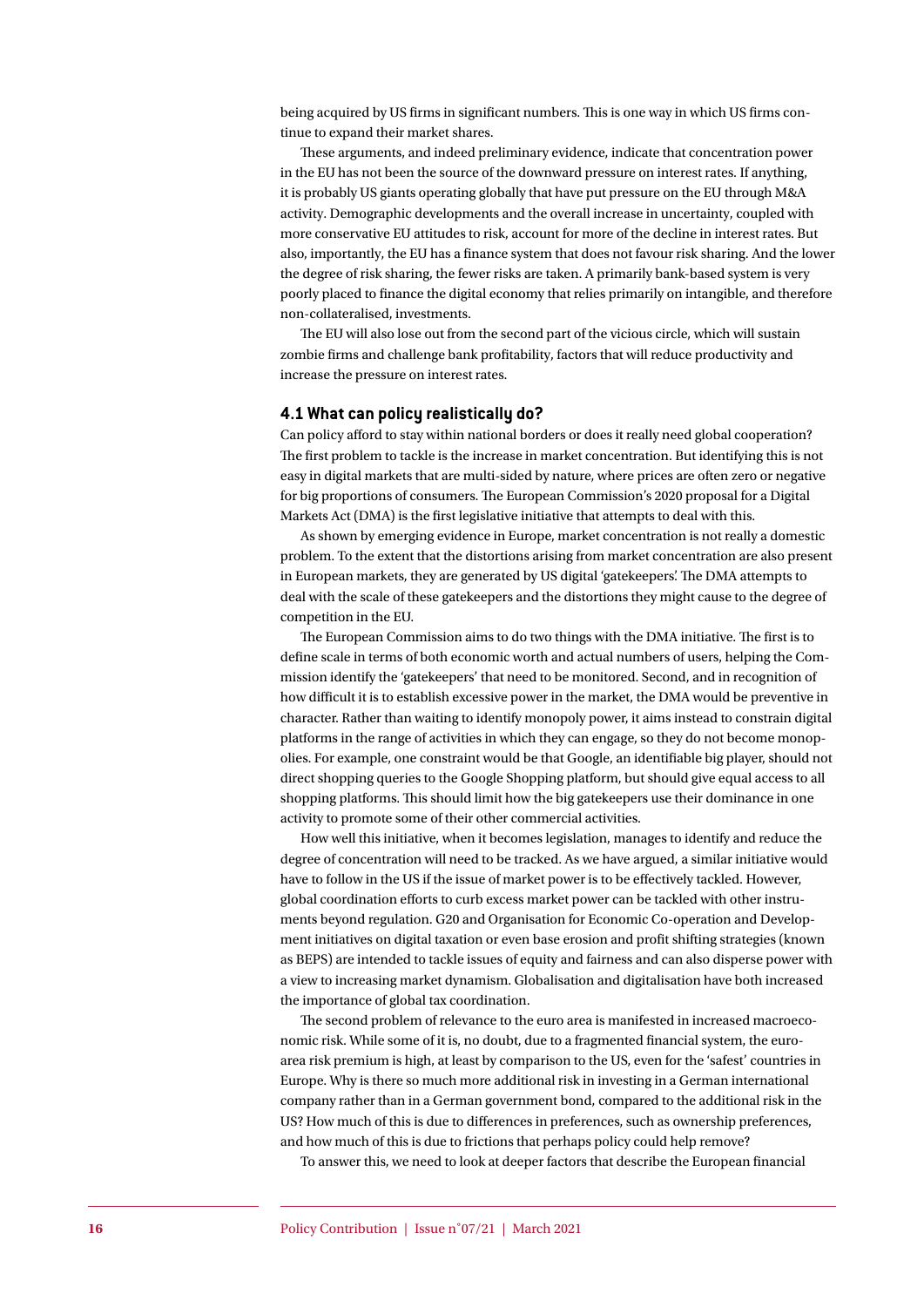system. The story of declining interest rates in the euro area is not only of a reduction in demand for capital. It is also a story of a lack of the appropriate supply of capital. Banks, the main suppliers of investment funds in the euro area, do not typically lend without collateral. In the age of intangible investments this would imply that a banking-based finance model is not the right model for financing growth. The prospect that digitalisation will be the defining model of growth implies that Europe lacks finance, despite EU attempts since the banking crisis to facilitate alternative means of finance through the Capital Markets Union initiative, on which little concrete progress has been made. So, a clear priority for ensuring more demand for capital (therefore increasing its price) will be availability of other forms of capital supply, particularly more risky capital.

Last, our analysis inevitably has implications for macroeconomic policy and its limits. If the equilibrium real interest rate is falling, policy rates cannot deviate from it by much or for long periods. Monetary policy then becomes constrained in terms of how much it can stimulate aggregate demand. But equally, if the lack of demand for investment is indeed due to concentration power that prevents private investment from picking up, then there is also not that much that fiscal policy can do to correct for subdued demand. The effectiveness of macroeconomic policy may therefore be determined by how well structural policies that affect market conditions are applied, rather by how active macroeconomic policy is.

### **References**

- Abele C., A. Benassy-Quéré and L. Fontagné, (2020) 'One Size Does Not Fit All: TFP in the Aftermath of Financial Crises in Three European Countries', MICROPROD Deliverable 6.6
- Acemoglu, D. and P. Restrepo (2019) 'Automation and new tasks: how technology displaces and reinstates labor', *Journal of Economic Perspectives* 33(2): 3-30
- Acharya, V.V., T. Eisert, C. Eunger and C. Hirsch (2019) 'Whatever it takes: The real effects of unconventional monetary policy', *The Review of Financial Studies* 32 (9): 3366-3411
- Adalet McGowan, M., D. Andrews and V. Millot (2018) 'The walking dead? Zombie firms and productivity performance in OECD countries', *Economic Policy* 33(96): 685-736
- Aghion, P., P. Askenazy, N. Berman, G. Cette and L. Eymard (2012) 'Credit constraints and the cyclicality of R&D investment: Evidence from France', *Journal of the European Economic Association* 10(5): 1001–1024
- Aghion, P., A. Bergeaud, T. Boppart, P.J. Klenow and H. Li (2019a) 'Missing growth from creative destruction', American *Economic Review* 109(8): 2795-2822
- Aghion, P., A. Bergeaud, T. Boppart, P.J. Klenow and H. Li (2019b) *A theory of falling growth and rising rents*, Technical report, National Bureau of Economic Research
- Aghion, P., A. Bergeaud, G. Cette, R. Lecat and H. Maghin (2019c) 'The Inverted-U Relationship Between Credit Access and Productivity Growth', *Economica* 86(341): 1–31
- Allen, F. and D. Gale (2000). *Comparing Financial Systems*, Cambridge: MIT Press
- Arcand, J.L., E. Berkes and U. Panizza (2015) 'Too much finance?' *Journal of Economic Growth* 20(2): 105–148
- Autor, D., D. Dorn, L.F. Katz, C. Patterson and J. Van Reenen (2020) 'The fall of the labor share and the rise of superstar firms', *The Quarterly Journal of Economics* 135(2): 645-709

Blanchard, O. (2019) 'Public Debt and Low Interest Rates', *American Economic Review*, 109(4): 1197-1229

Barkai, S. (2020) 'Declining labor and capital shares', *The Journal of Finance* 75(5): 2421-2463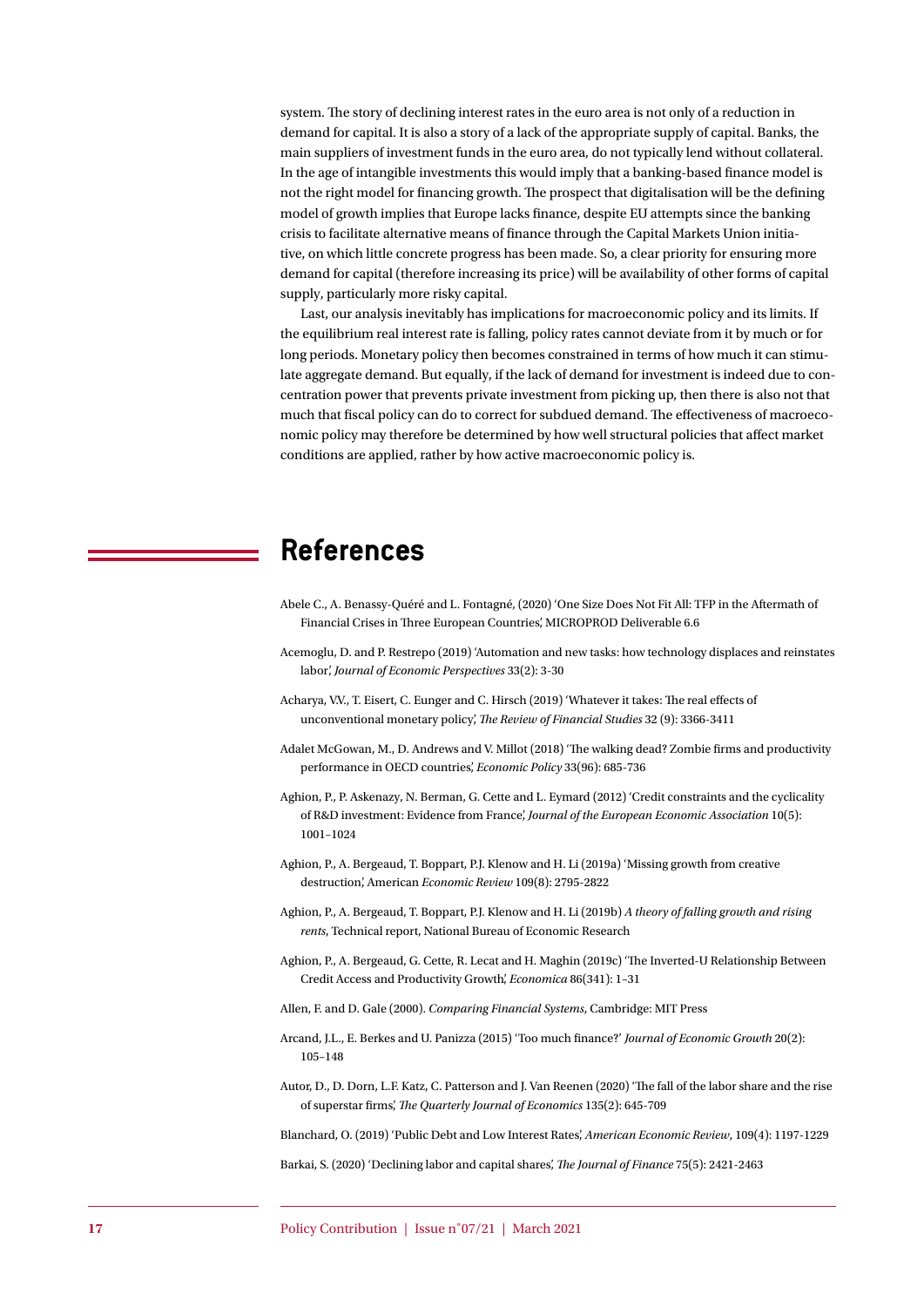- Beck, T., R. Dottling, T. Lambert and M. van Dijk (2020) 'Liquidity creation, investment, and growth', *CEPR Discussion Paper* 14956, Centre for Economic Policy Research
- Bergeaud, A., G. Cette and R. Lecat (2016) 'Productivity Trends in Advanced Countries between 1890 and 2012', *Review of Income and Wealth* 62(3): 420–444
- Bergeaud, A., G. Cette and R. Lecat (2019) 'The circular relationship between productivity growth and real interest rates', *VOXEU*, 5 December
- Bighelli, T., F. di Mauro, M. Melitz and M. Mertens (2020) *Firm Concentration and Aggregate Productivity*, Firm Productivity Report, CompNet
- Bisztray M., B. Muraközy and D. Vonnák (2020) 'Analysis of the importance of intangible capital and knowledge for productivity measurement', MICROPROD deliverable D1.5a
- Borio, C., P. Disyatat and P. Rungcharoenkitkul (2019) 'What anchors for the natural rate of interest?' *BIS Working papers* No. 777, Bank for International Settlements
- Brand, C. and F. Mazelis (2019) 'Taylor-rule consistent estimates of the natural rate of interest', *Working Paper Series* No 2257, European Central Bank
- Brunnermeier, M.K. and Y. Koby (2018) *The reversal interest rate*, Technical report, National Bureau of Economic Research
- Caballero, R.J., T. Hoshi and A.K. Kashyap (2008) 'Zombie lending and depressed restructuring in Japan', *American Economic Review* 98(5): 1943-77
- Cavalleri, M-C., A. Eliet, P. McAdam, F. Petroulakis, A. Soares and I. Vansteenkiste (2019) 'Concentration, market power and dynamism in the euro area', *Discussion Paper* 2253, European Central Bank
- Claessens, S., N. Coleman and M. Donnelly (2018) 'Low-For-Long interest rates and banks' interest margins and profitability: Cross-country evidence', *Journal of Financial Intermediation* 35: 1-16
- Corrado, C., C. Hulten and D. Sichel (2005) 'Measuring capital and technology: an expanded framework', in C. Corrado, J. Haltiwanger and D. Sichel (eds) *Measuring capital in the new economy*, University of Chicago Press
- Crouzet, N. and J.C. Eberly (2019) 'Understanding weak capital investment: the role of market concentration and intangibles', *Working Paper* 25869, National Bureau of Economic Research
- De Loecker, J., J. Eeckhout and G. Unger (2020) 'The rise of market power and the macroeconomic implications', *The Quarterly Journal of Economics* 135(2): 561-644
- Jones, D. and J. Pliskin (1997) 'Determinants of the Incidence of Group Incentives: Evidence from Canada', *Canadian Journal of Economics* 30(4): 1027-1045
- Eggertsson, G. and L. Summers (2016) 'Secular stagnation in the open economies: How it spreads, how it can be cured', *VOXEU*, 22 July
- Engel, D. and M. Keilback (2007) 'Firm-level implications of early-stage venture capital investment--An empirical investigation', *Journal of Empirical Finance* 14(2): 150-167
- Elsby, M.W., B. Hobijn and A. Sahin (2013) 'The decline of the US labor share', *Brookings Papers on Economic Activity* 2013(2): 1-63
- Farhi, E. and F. Gourio (2018) 'Accounting for macro-finance trends: Market power, intangibles, and risk premia', *Working Paper* 25282, National Bureau of Economic Research
- Furman, J. (2018) 'Market Concentration', Hearing on Market Concentration, Organisation for Economic Co-operation and Development, 7 June
- Giglio, S. and T. Severo (2012) 'Intangible capital, relative asset shortages and bubbles', *Journal of Monetary Economics* 59 (3): 303-317
- Gopinath, G., S. Kalemli-Ozcan, L. Karabarbounis and C. Villegas-Sanchez (2017) 'Capital allocation and productivity in south Europe', *The Quarterly Journal of Economics* 132(4): 1915-1967